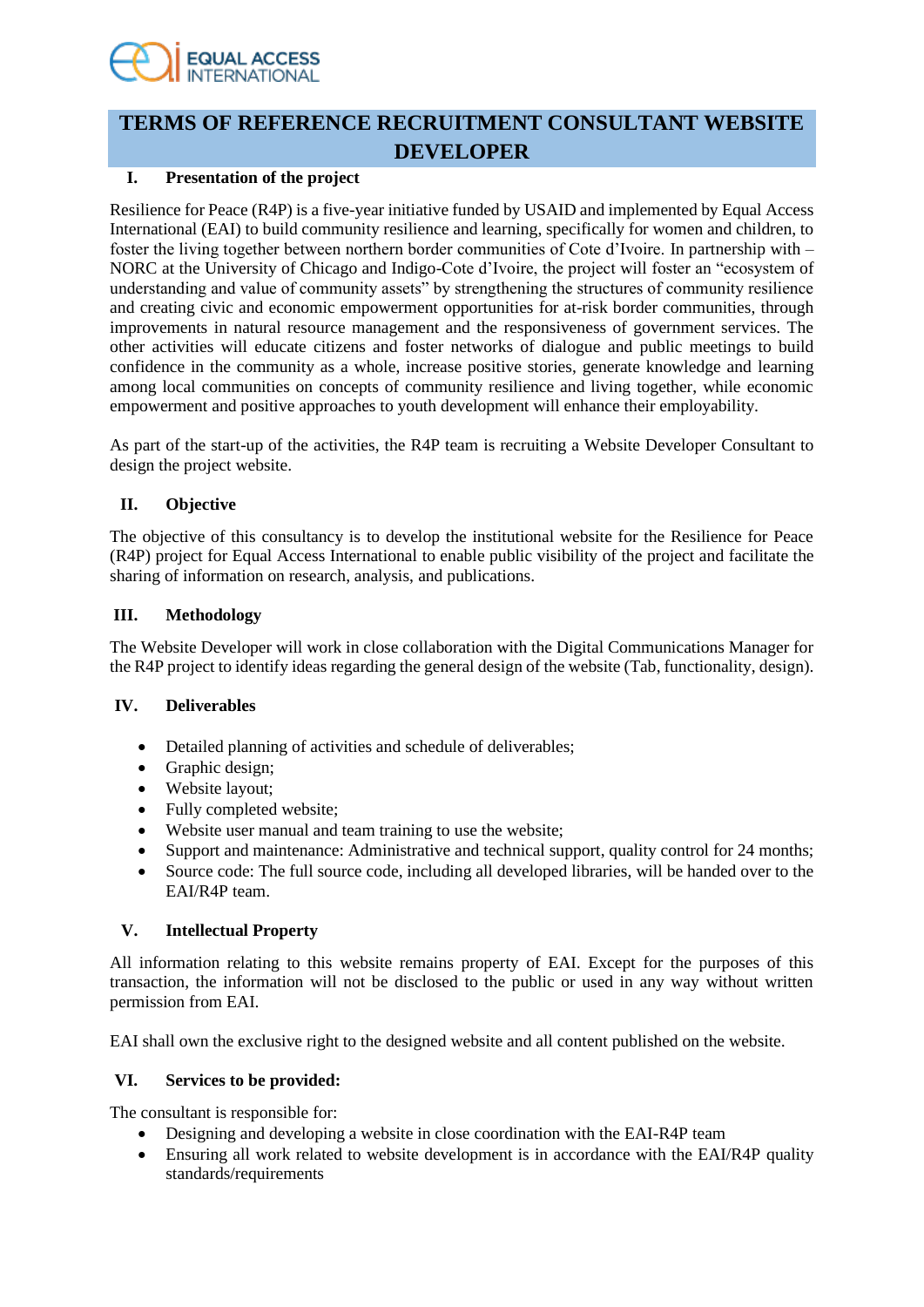

- Optimizing the website for low bandwidth users
- Making the website compatible with browsers
- Securing and adhering to best security practices
- Training/orienting EAI-R4P staff on how to manage the new website and update the content
- Developing a clear and accessible user guide and troubleshooting manual for website and CMS
- Making recommendations for the backup/restoration plan

#### **VII. Expertise of the researchers or firm**

- Proven relevant skills in website development
- Have experience in the field of IT as a designer/developer of websites and have strong skills in HTML, HTML5, CSS, CSS3, Java Script, jQuery, PHP, etc. (website programming)
- Have a solid understanding of user experience, design and adaptive/responsive design for crossplatforms/devices such as tablets and mobile phones
- Competence in website maintenance and hosting service management
- Proven ability to create and refine graphic designs for websites. You should have strong skills in Photoshop, Illustrator, Firewires or equivalent applications
- Experience in designing and setting up websites for international organizations/NGOs is considered an asset.

#### *Applications from young, experienced developers are strongly encouraged.*

#### **VIII. Duration of the contract**

The maximum period of the contract is from February 2022 to May 2022.

#### **IX. How to apply**

Firms, consortia, or other interested persons must send their applications by January 26<sup>th</sup>, 2022, at 17:30 GMT to the following address:  $r4p$ \_recrutement@equalaccess.org.

Applications submitted before the deadline are strongly encouraged.

For questions, please contact[: R4P\\_Procurement@equalaccess.org](mailto:R4P_Procurement@equalaccess.org) by January 25th, 2022.

#### All nominations must include: **''R4P1-3414-01/Web Developer**

The application package must include the following:

- Technical Offer
	- o Bidders CV and expression of interest describing how he/she meets the criteria and their understanding of the terms of reference, and their particular motivation for this opportunity
	- o Proposed approach and detailed schedule with product deliverables; proposed technology
	- o Proposed accommodation service
	- o Samples or links to examples of previous work
- Detailed financial offer
	- o Detailed proforma invoices for the development of the website
	- o Human resources

#### **X. Selection Criteria**

| N <sup>o</sup> | <b>DESIGNATION</b> | <b>NOTES</b>         |
|----------------|--------------------|----------------------|
| 01             | Financial offer    | 40 points or 40 $\%$ |